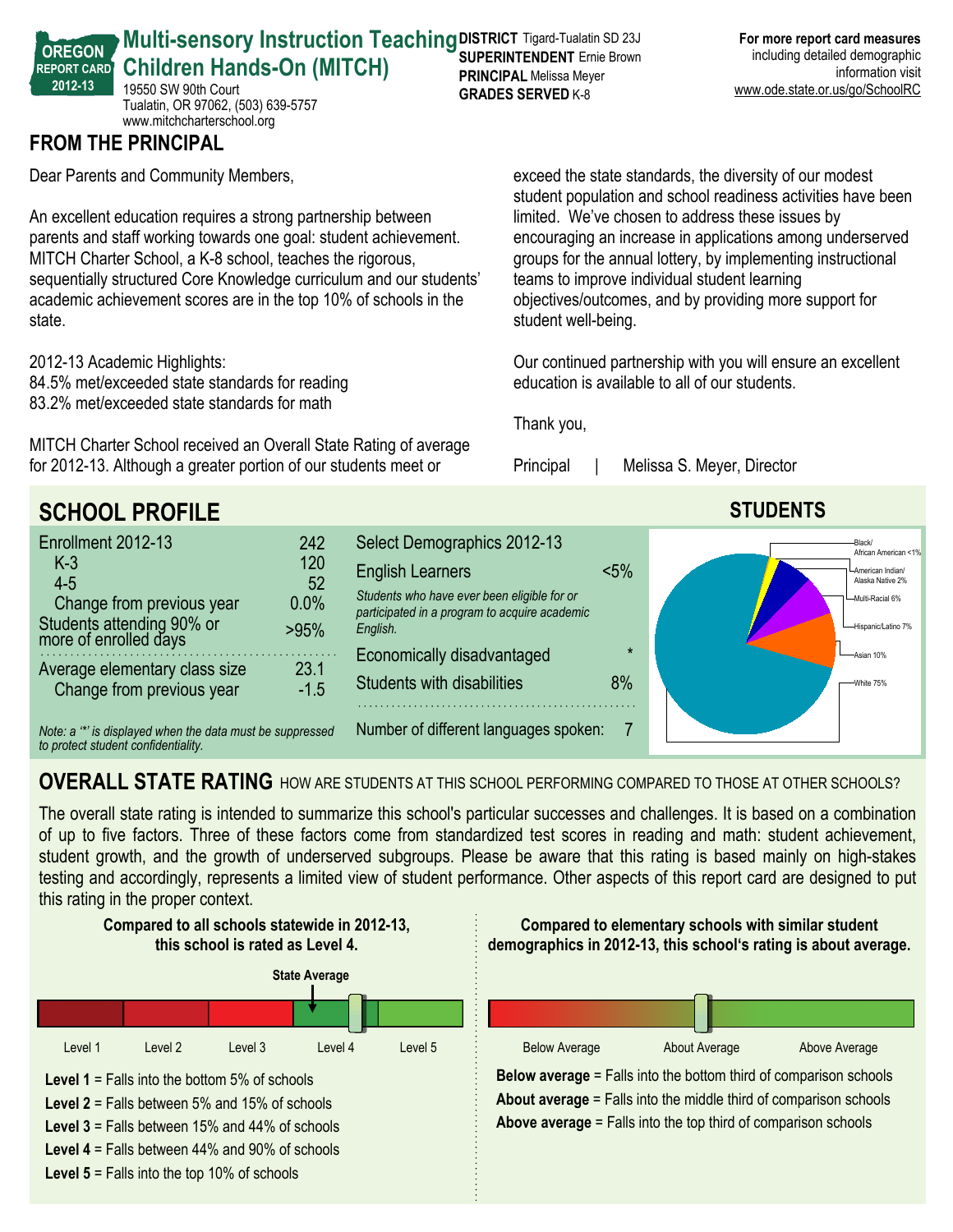

**SUPERINTENDENT** Ernie Brown **PRINCIPAL** Melissa Meyer

**Multi-sensory Instruction Teaching DISTRICT Tigard-Tualatin SD 23J** 

**Children Hands-On (MITCH)** 

19550 SW 90th Court

**OREGON REPORT CARD 201213**

Visit www.ode.state.or.us/go/data for additional state exam results. Note: a '\*' is displayed when data are unavailable or to protect student *confidentiality.*

**For more report card measures** including detailed demographic

www.ode.state.or.us/go/SchoolRC

information visit

### **OUTCOMES** FOR KEY STUDENT GROUPS AT THIS SCHOOL COMPARED TO THE SAME GROUPS STATEWIDE

| <b>STUDENT</b>                  |                                   |               |               |                                                             |                               |                      |               |                                                               |                                                                            |               |               |                                                                     |
|---------------------------------|-----------------------------------|---------------|---------------|-------------------------------------------------------------|-------------------------------|----------------------|---------------|---------------------------------------------------------------|----------------------------------------------------------------------------|---------------|---------------|---------------------------------------------------------------------|
| <b>GROUP</b><br><b>OUTCOMES</b> |                                   | School<br>(%) | Oregon<br>(%) | School<br>Performance Performance Compared to<br>OR Average |                               | <b>School</b><br>(%) | Oregon<br>(%) | School<br>Performance Performance Compared to<br>: OR Average |                                                                            | School<br>(%) | Oregon<br>(%) | School<br>:Performance Performance Compared to<br><b>OR Average</b> |
|                                 | <b>All Students</b>               |               |               |                                                             | American Indian/Alaska Native |                      |               |                                                               | <b>Native Hawaiian/Pacific Islander</b>                                    |               |               |                                                                     |
|                                 | Reading                           | 84.5          | 70.0          | $+14.5$                                                     | Reading                       | $\star$ :            | 56.5          | $\star$                                                       | Reading                                                                    |               | 55.9          | $\star$                                                             |
|                                 | <b>Mathematics</b>                | 83.2          | 62.1          | $+21.1$                                                     | Mathematics                   | $\star$              | 46.7          | $\star$                                                       | Mathematics                                                                |               | 49.0          |                                                                     |
|                                 | Science                           | 83.3          | 67.6          | $+15.7$                                                     | Science                       | $\star$              | 54.1          | $\star$                                                       | Science                                                                    |               | 46.6          |                                                                     |
|                                 | <b>Economically Disadvantaged</b> |               |               |                                                             | Asian                         |                      |               |                                                               | <b>White</b>                                                               |               |               |                                                                     |
|                                 | Reading                           |               | 58.9          | $\star$                                                     | Reading                       | 81.3:                | 78.9          | $+2.4$                                                        | Reading                                                                    | 84.5:         | 76.6          | $+7.9$                                                              |
|                                 | <b>Mathematics</b>                |               | 50.1          | $\star$                                                     | <b>Mathematics</b>            | 93.8                 | 80.2          | $+13.6$                                                       | <b>Mathematics</b>                                                         | 81.9:         | 67.5          | $+14.4$                                                             |
|                                 | Science                           |               | 55.3          | $\star$                                                     | Science                       |                      | 74.5          | $\star$                                                       | Science                                                                    | 84.4:         | 75.5          | $+8.9$                                                              |
|                                 | <b>English Learners</b>           |               |               |                                                             | <b>Black/African American</b> |                      |               |                                                               | Female                                                                     |               |               |                                                                     |
|                                 | Reading                           | 75.0          | 45.9          | $+29.1$                                                     | Reading                       | $^\star$             | 52.6          | $\star$                                                       | Reading                                                                    | 81.9:         | 73.0          | $+8.9$                                                              |
|                                 | <b>Mathematics</b>                | 87.5          | 44.2          | $+43.3$                                                     | <b>Mathematics</b>            |                      | 41.2          |                                                               | Mathematics                                                                | 83.1:         | 62.4          | $+20.7$                                                             |
|                                 | Science                           |               | 39.1          | $\star$                                                     | Science                       |                      | 43.2          | $\star$                                                       | Science                                                                    | 77.3:         | 65.1          | $+12.2$                                                             |
|                                 | <b>Students with Disabilities</b> |               |               |                                                             | <b>Hispanic/Latino</b>        |                      |               |                                                               | <b>Male</b>                                                                |               |               |                                                                     |
|                                 | Reading                           | 53.8          | 37.4          | $+16.4$                                                     | Reading                       | 84.6                 | 51.5          | $+33.1$                                                       | Reading                                                                    | 87.2          | 67.2          | $+20.0$                                                             |
|                                 | <b>Mathematics</b>                | 53.8          | 28.7          | $+25.1$                                                     | <b>Mathematics</b>            | 84.6                 | 45.9          | $+38.7$                                                       | <b>Mathematics</b>                                                         | 83.3:         | 61.8          | $+21.5$                                                             |
|                                 | Science                           |               | 40.2          | $\star$                                                     | Science                       |                      | 45.5          |                                                               | Science                                                                    | 90.0          | 69.9          | $+20.1$                                                             |
|                                 | <b>Talented and Gifted</b>        |               |               | <b>Multi-Racial</b>                                         |                               |                      |               |                                                               |                                                                            |               |               |                                                                     |
|                                 | Reading                           |               | 98.6          | $\star$                                                     | Reading                       | 83.3:                | 74.6          | $+8.7$                                                        | Note: a "" is displayed when data are<br>unavailable or to protect student |               |               |                                                                     |
|                                 | <b>Mathematics</b>                |               | 98.2          | $\star$                                                     | <b>Mathematics</b>            | 75.0                 | 65.4          | $+9.6$                                                        | confidentiality.                                                           |               |               |                                                                     |
|                                 | Science                           |               | 98.1          | $\star$                                                     | Science                       |                      | 73.1          |                                                               |                                                                            |               |               |                                                                     |